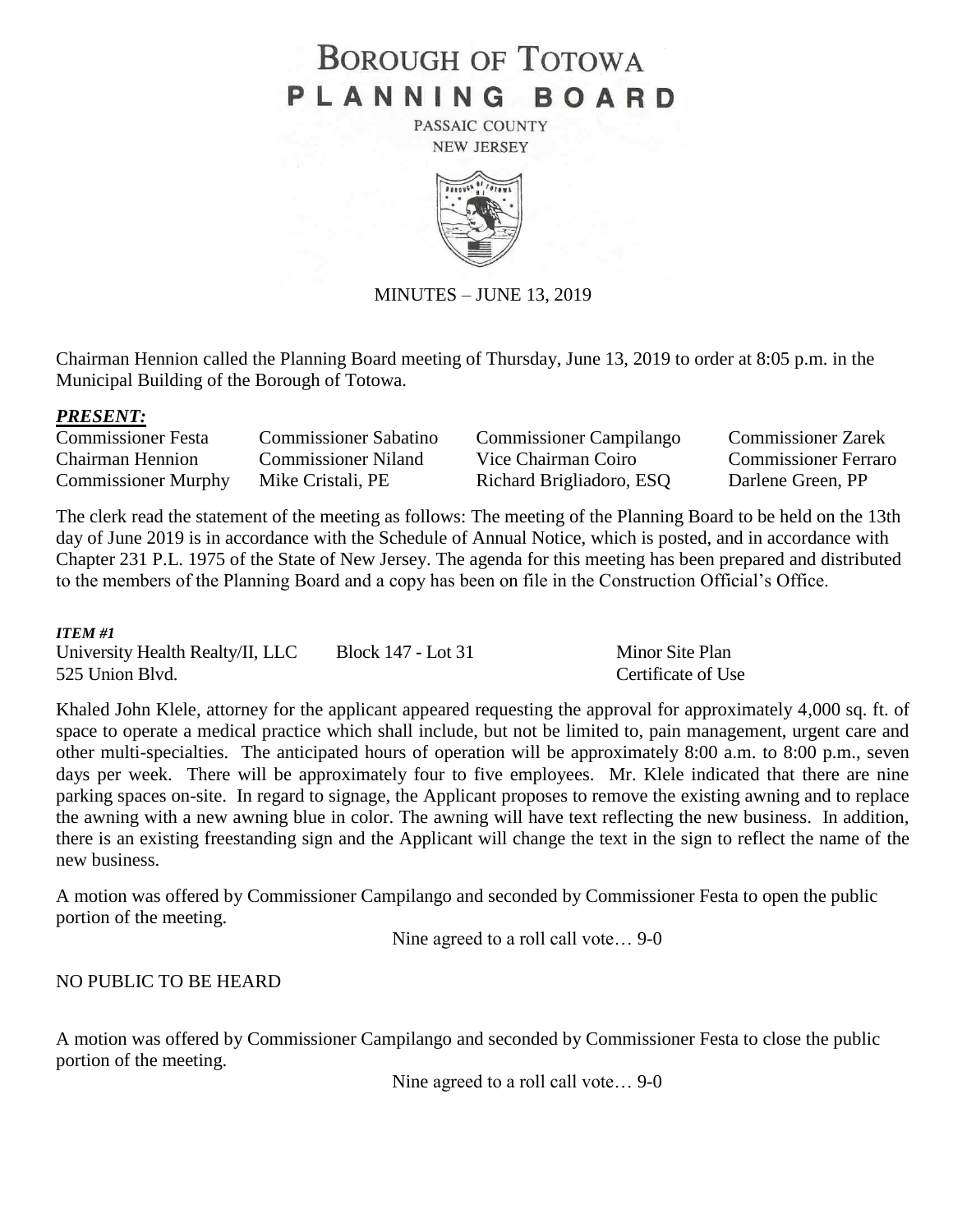### PLANNING BOARD MEETING 3, 2019 MINUTES CONTINUED PAGE 2

A motion was offered by Commissioner Campilango and seconded by Commissioner Festa to approve the minor site plan as presented. This approval is subject to and contingent upon the following conditions and will be memorialized in a Resolution at a future date:

- 1. The construction of internal partitions, exits, entrances and fire safety devices are subject to and require the approval of the fire sub-code official, the fire inspector and the building inspector.
- 2. The applicant will supply the Chief of Police with an emergency contact list and will also obtain the approval of the Police Chief in regards to all alarms and security devices.
- 3. There will be no outside storage of equipment or materials.
- 4. There will be a text only change to the existing sign.

Nine agreed to a roll call vote… 9-0

| <b>ITEM #2</b>        |                   |                 |
|-----------------------|-------------------|-----------------|
| Ablar Associates, LLC | Block 172 - Lot 3 | Final Site Plan |
| 540-548 Route 46 E    |                   |                 |

Mr. William C. Saracino, attorney for the applicant appeared for final site plan approval for façade and related improvements inclusive of signage.

Mr. JR Frank, AIA, a registered architect represented to the Planning Board that there are three tenant spaces at this location inclusive of a Verizon store, a curtain store and a Mattress Warehouse. The Mattress Warehouse will be a new tenant at this site. Mr. Frank testified that there is an existing roof-mounted billboard style sign on the structure which is being removed as part of this application. Furthermore, in the space to be occupied by Mattress Warehouse, there is an existing box channel sign approximately 110 square feet in area. The existing sign box will be removed and will be replaced by a new box sign approximately 100 square feet in area in order to reflect the name of the new business "Mattress Warehouse." There is also an existing freestanding sign and the Applicant represents that Mattress Warehouse will place signage on that existing freestanding sign. However, it was further represented that Mattress Warehouse will file an application before the Board for minor site plan approval and certificate of use approval in accordance with the Totowa Borough Code.

The Applicant is also providing a barrier-free curb cut. The Applicant will also replace approximately 20 feet of sidewalk in front of the store. The Applicant is also providing new entry doors for the store fronts. The Applicant intends to promote a uniformity of design and construction for the building and the three tenants.

A motion was offered by Commissioner Campilango and seconded by Commissioner Festa to open the public portion of the meeting.

Nine agreed to a roll call vote… 9-0

## NO PUBLIC TO BE HEARD

A motion was offered by Commissioner Campilango and seconded by Commissioner Festa to close the public portion of the meeting.

Nine agreed to a roll call vote… 9-0

A motion was offered by Commissioner Campilango and seconded by Commissioner Festa to approve the final site plan as presented. This approval is subject to and contingent upon the following conditions and will be memorialized in a Resolution at a future date:

1. The construction of internal partitions, exits, entrances and fire safety devices are subject to and require the approval of the fire sub-code official, the fire inspector and the building inspector.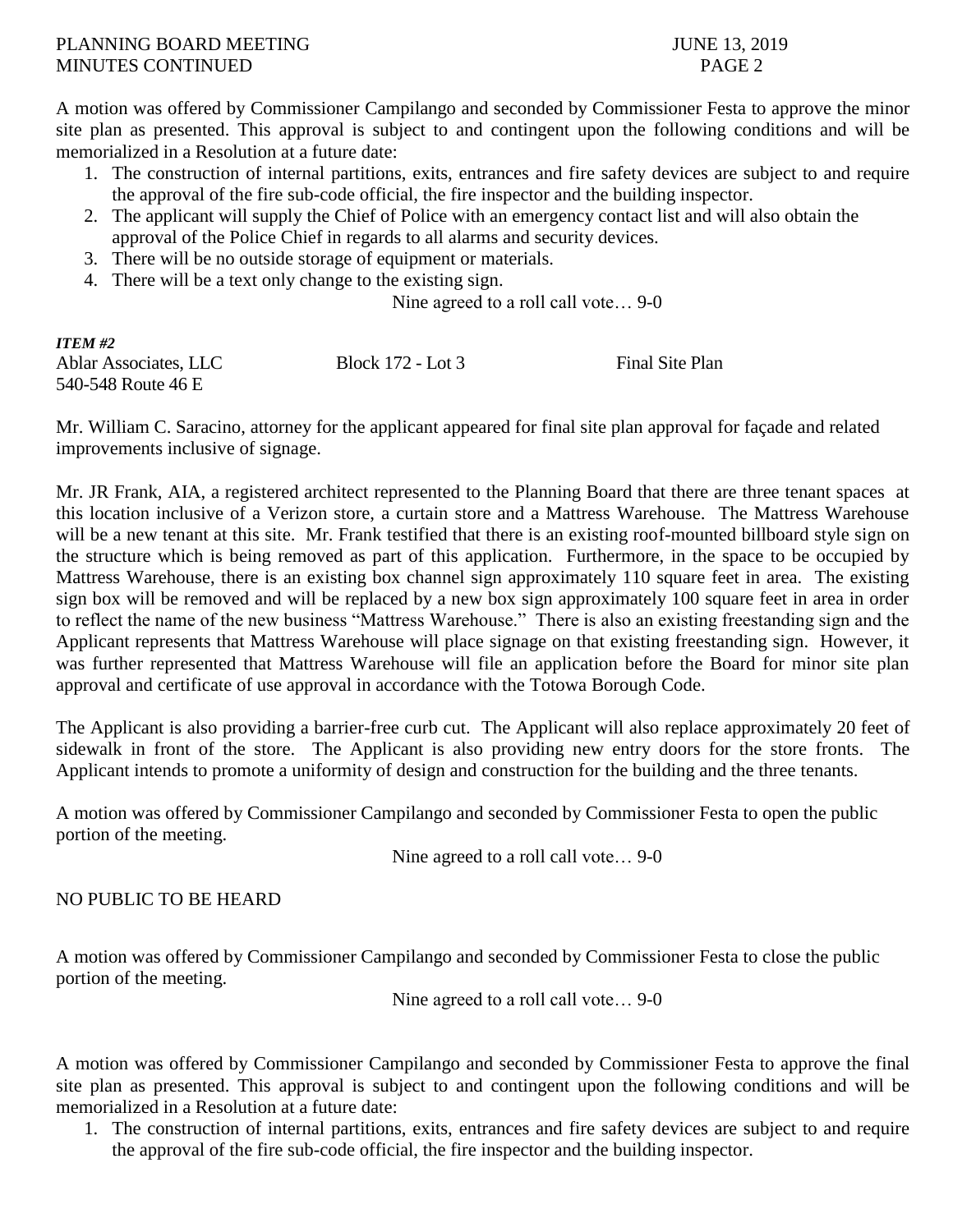#### PLANNING BOARD MEETING 3.2019 MINUTES CONTINUED PAGE 3

*ITEM #3*

- 2. The applicant will install a façade signage above the entry to the tenant space for Mattress Warehouse not to exceed 100 square feet of sign area. The Applicant shall remove the existing roof-mounted billboard style signage structure.
- 3. All terms and conditions of the Board's previous Resolutions remain in full force and effect except as satisfied or amended and not in conflict with this approval.

Nine agreed to a roll call vote… 9-0

| 11 EM #3        |                        |                    |
|-----------------|------------------------|--------------------|
| Living Social   | Block 10.01 - Lot 2.01 | Minor Site Plan    |
| 811 Totowa Road |                        | Certificate of Use |

Mr. Charles Tempio, attorney for the applicant appeared requesting approval for occupancy of approximately 1,959 sq. ft. of space to operate a social media branding company with services to include building social media platforms for their clients, creating content for social media pages and documenting photographs and video for editing.

Jennifer Pina testified as to the nature of the business and that there will be three employees. The anticipated hours of operation will be Monday through Saturday from 8:00am to 5:00pm. Ms. Pina represented that for the most part customer contact is done through the internet via Skype or over the telephone. She further stated with respect to signage she will identify the business on the door to the entry suite.

A motion was offered by Commissioner Campilango and seconded by Commissioner Festa to approve the minor site plan as presented. This approval is subject to and contingent upon the following conditions and will be memorialized in a Resolution at a future date:

- 1. The construction of internal partitions, exits, entrances and fire safety devices are subject to and require the approval of the fire sub-code official, the fire inspector and the building inspector.
- 2. The applicant will supply the Chief of Police with an emergency contact list and will also obtain the approval of the Police Chief in regards to all alarms and security devices.
- 3. There will be no outside storage of equipment or materials.

Nine agreed to a roll call vote… 9-0

A motion was offered by Commissioner Campilango and seconded by Commissioner Festa to admit Boro Planner, Darlene Green into the remainder of the meeting.

All In Favor ……9-0

| ITEM #4         |                  |                    |
|-----------------|------------------|--------------------|
| Cibo Vita       | Block 169- Lot 8 | Minor Site Plan    |
| 25 Madison Road |                  | Certificate of Use |

Mr. Anthony Fiorello, attorney for the applicant and Ahmed Celik appeared requesting approval for occupancy of approximately 70,828 sq. ft. of space for the business of importing food items, processing, packaging and distributing them to customers throughout the United States and the world. The food products generally consist of high quality, conventional and organic, nuts, seeds, trail mixes, dry food, snacks and confectionary items. The products are certified organic and kosher and have FDA approvals. Due to the growth of the company, the Applicant finds it expedient to split off aspects of the business with the Vreeland Avenue facility servicing the larger national and international companies as set forth herein while the 25 Madison Road facility will make deliveries to smaller retail users. It's anticipated that the site will have approximately sixty-five workers. The anticipated hours of operation will be 7:00 a.m. to 10:00 p.m. Monday through Friday and 7:00 a.m. to 6:00 p.m. on Saturday. The site also has twelve loading docks.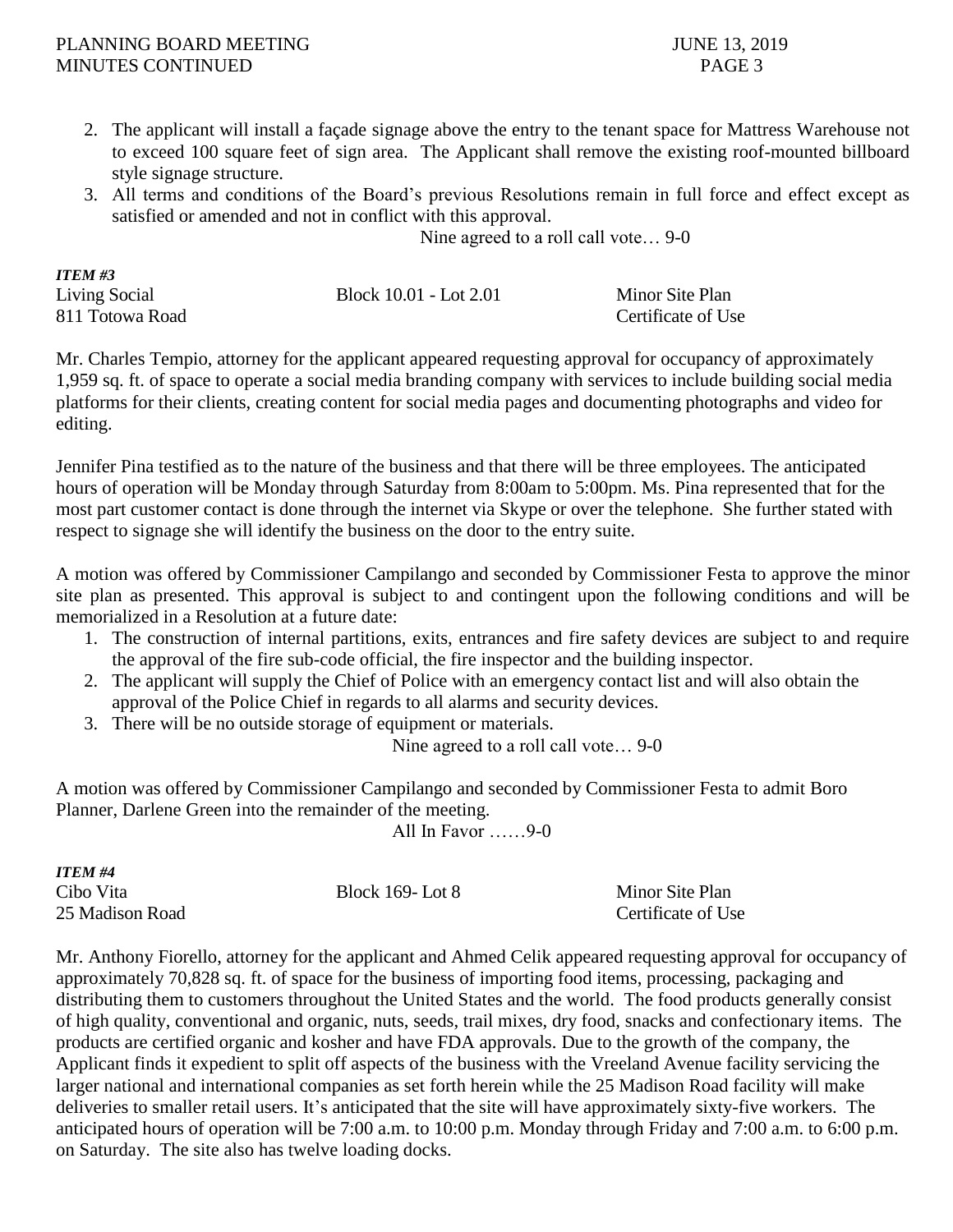### PLANNING BOARD MEETING 3, 2019 MINUTES CONTINUED PAGE 4

Mr. Fiorello represented that the 25 Madison Road operation is being designed as a standalone operation separate and apart from the Vreeland Avenue facility. It is anticipated that there will be nine small box trucks that will distribute from the 25 Madison Road site. Mr. Fiorello also represented that access to the site would be from Riverview Drive whether or not a truck was exiting Route 80 or exiting Route 46. Mr. Fiorello also indicated that there will be no truck traffic from the Vreeland Avenue site traveling down Vreeland Avenue to Riverview Drive to access the second facility on Madison Road.

Mr. Ahmed Celik is the president of Cibo Vita, Inc. and testified that the Applicant is not proposing any changes to the existing site. He also represented that the 25 Madison Road facility would be for packaging and distribution only. There will be no roasting done on the site. Mr. Celik also explained that there are twelve loading docks at this site and they expect nine loading docks to be occupied by trucks and three loading docks to remain open. He also represented that there will be no receiving after 6:00 p.m. Monday through Friday. The loading of trucks occurs in the morning hours.

There will be sixty-five employees on-site. The sixty-five employees are existing employees that will be transferred from the Vreeland Avenue facility to the Madison Road facility. In addition, the Applicant has the use of sixty-eight on-site parking spaces. Mr. Celik represented that many of the employees come to work via car pool. As a result, the Applicant is of the opinion that it has ample on-site parking to accommodate sixty-five employees at this location. Mr. Celik also testified that he anticipates there to be a minimal interaction between the Vreeland Avenue site and the Madison Road facility which he estimated to be approximately 10%. The Applicant stipulated that tractor trailers will not be permitted to park or idle on any public roadway. Any tractor trailers that are accessing the site must be in the parking lot or at a loading dock. All tractor trailers must comply with New Jersey law in regard to idling of vehicles. With respect to signage, there is a small pylon sign. The Applicant will change the text on the sign to reflect the name of the new business. It was also represented by the Applicant that the Applicant's business is regularly inspected by the FDA, as well as being subject to kosher inspections. The Applicant's business was characterized as being pristinely sanitary.

A motion was offered by Commissioner Campilango and seconded by Commissioner Festa to approve the minor site plan as presented. This approval is subject to and contingent upon the following conditions and will be memorialized in a Resolution at a future date:

- 1. The construction of internal partitions, exits, entrances and fire safety devices are subject to and require the approval of the fire sub-code official, the fire inspector and the building inspector.
- 2. The applicant will supply the Chief of Police with an emergency contact list and will also obtain the approval of the Police Chief in regards to all alarms and security devices.
- 3. There will be no outside storage of equipment or materials.

*ITEM #4*

Nine agreed to a roll call vote… 9-0

Chairman Hennion excused himself from the next applicant due to a conflict of interest.

| 11 L.W. #4              |                        |                                           |
|-------------------------|------------------------|-------------------------------------------|
| Three Crown Development | Block 9 - Lots $1 & 3$ | Preliminary Major Site Plan               |
| 1 Ottilio & 101 Forest  |                        | 81 Unit Multi-Family Development with     |
|                         |                        | Lot merger, Variances $\&$ related relief |

Planning Board Attorney, Rich Brigliadoro indicated that this is the fourth public hearing for the applicant. Planning Board Members that have missed any of the hearings have been identified. Those Planning Board Members have had the opportunity to listen to those meetings and have signed an affidavit stating as such.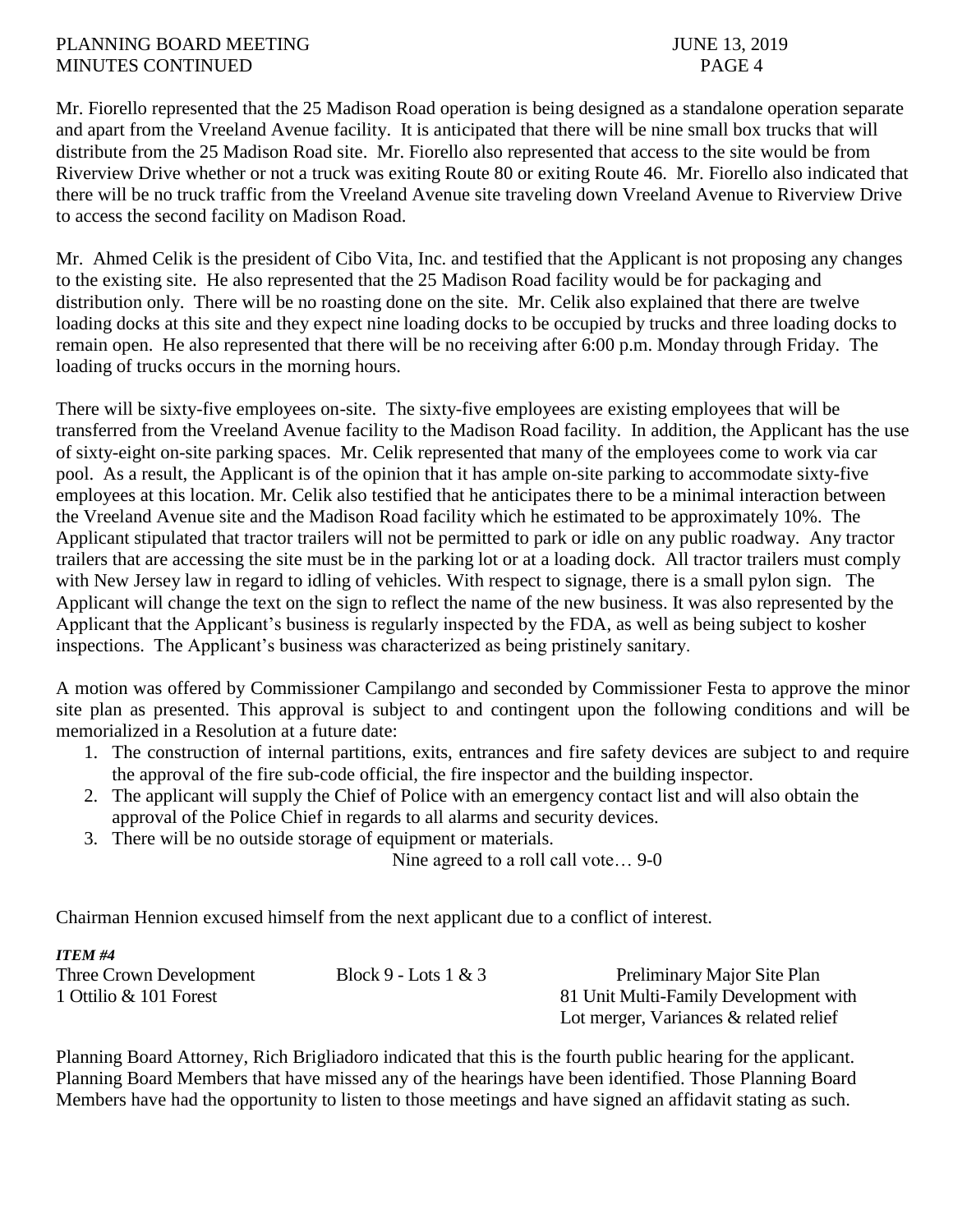### PLANNING BOARD MEETING JUNE 13, 2019 MINUTES CONTINUED PAGE 5

Ms. Priscilla Triolo, attorney for the applicant indicated that they have one witness for testimony but also intends to ask that this matter be carried to the next regular meeting of June  $27<sup>th</sup>$  due to additional revisions that the engineer will be making pertaining to the Borough Planner's comments regarding trees that will be removed for the proposed water connection. Ms Triolo also indicated that a meeting was held with representatives of Sunset Ridge and their attorney, Mr. Vogel. As a result of the meeting, she presented the Board with a letter authorizing her to inform the Boro of Totowa that Sunset Ridge will be installing an 8" water line thru the easement for Three Crown's connection to the water tank.

Ms Triolo further indicated that they intend to have an onsite meeting with them to identify where the easement should be and discuss the existing chain link fence that is partially on that easement. She also stated that Sunset Ridge has already met with Boro officials regarding water capacity and location of easement for their project.

Planner Board Engineer, Mike Cristaldi discussed a conversation he had with Paterson regarding connections to utilities and the feasibility of having some conceptual input prior to Preliminary Approval. Ms Triolo indicated that they need an approved plan before any input would be given by Paterson. The Planning Board Engineer has concerns about what repairs to utilities may be required by Paterson and who would be responsible. Ms. Triolo insists that their strategy is to get Preliminary approval with conditions so that they could get concrete input from Paterson.

Mr. John Linson of Shade Tree Development, LLC is a Tree Expert since 1976 – License #198, An Arborist - # ISA 086A, and a NJDEP Forester. Mr. Linson presented an ariel photo with proposed improvements superimposed over top (Exhibit 17A). He testified during his inspection of the buffer, he took photos every 50' from different angles to show all the trees within the buffer. He indicated that many of the trees were damaged from weather and lack of maintenance. Mr. Linson indicated that the dead trees would be removed and replaced with multiple trees according to the Timber Standard Improvement. The applicant is proposing to plant more trees than required. Mr. Linson went on to discuss his recommendation to plant more Evergreens and native trees to enhance the screening. He stated that only two trees need to be removed for grading the buffer. There are 39 trees in the buffer of which 26 will be preserved, the other 13 are dead and will be removed. The applicant intends to plant 19 trees in their place.

Borough Planner, Darlene Green had concerns regarding the smaller diameter trees and how the water line will be run thru the buffer so not to impact the trees.

A motion was offered by Commissioner Campilango and seconded by Commissioner Festa to open the public portion of the meeting.

Eight agreed to a roll call vote… 8-0

Patricia Massari – 314 Richmond Ave, Paterson – concerns about the project as a whole and likelihood of not disturbing the property as it presently exists. Ms. Massari would like the developer to put in a botanical garden.

Robert Niemiec – 7 Hamilton Trail, Totowa – concerns regarding the trees in the buffer and regrading of property.

A motion was offered by Commissioner Campilango and seconded by Commissioner Festa to close the public portion of the meeting.

Eight agreed to a roll call vote… 8-0

Ms. Triolo then requested this matter be carried to the Planning Board Meeting of June 27, 2019 on or about 8:00pm so that the Engineer can present revisions.